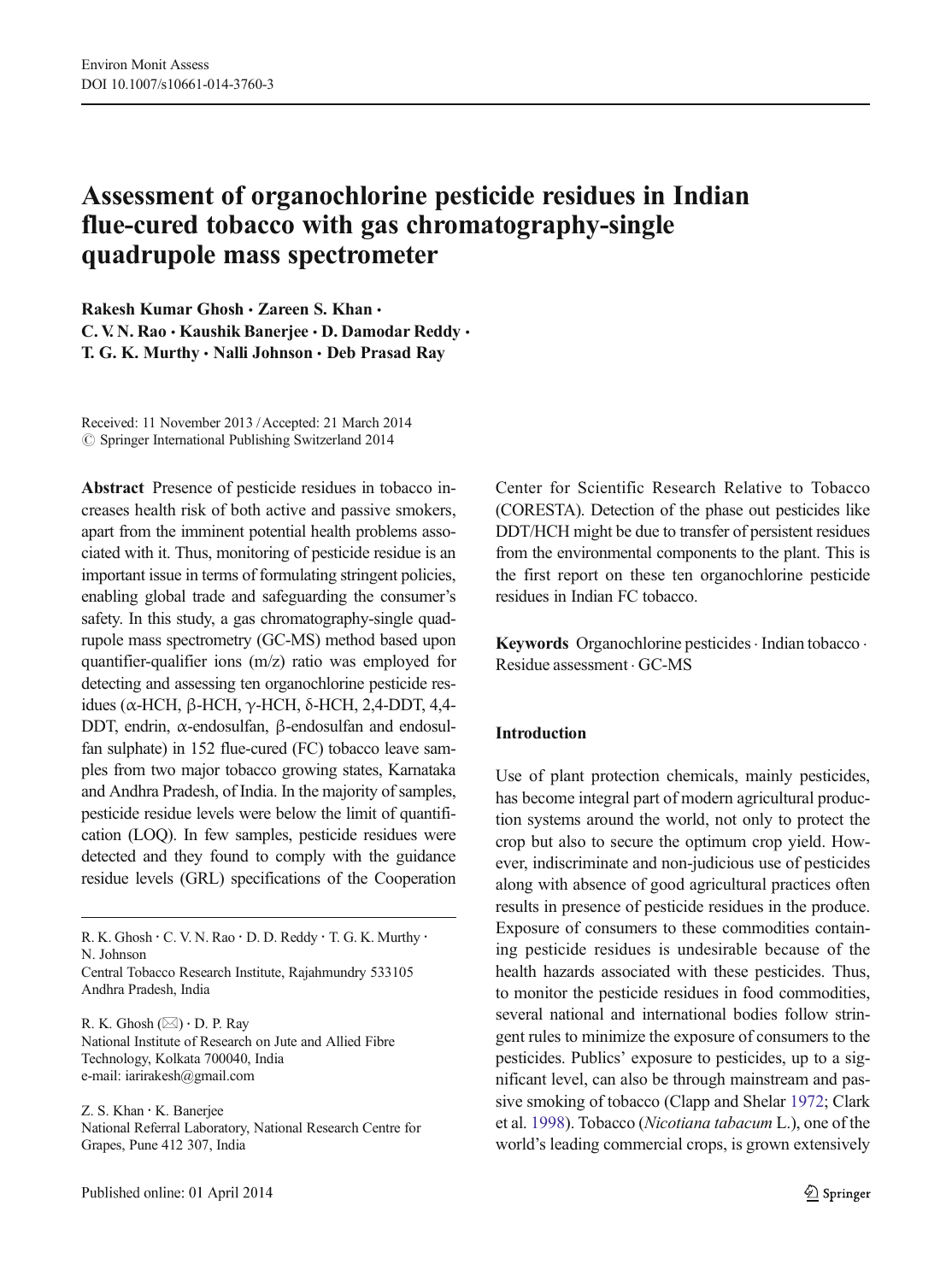in countries such as India, China, Brazil, USA, etc. for the production of tobacco leaf (economic part). The pesticides applied to tobacco during its cultivation may remain in the leaf till harvesting and even after curing/ post harvest processing in the final manufactured product (Morris [1972;](#page-6-0) Chapman [2003](#page-6-0)). While smoking, the pyrolytic products from tobacco plant matrix may interact with the pesticides or with the pyrolytic products of pesticides and results in the formation of more toxic smoke than that from the sole pesticide residues (Lorenz et al. [1987\)](#page-6-0) which is being inhaled by mainstream smoker and several other passive smokers. Clapp and Shelar [\(1972\)](#page-6-0) reported that rate of transfer of pesticides from tobacco into smoke averaged about 12 % of that in the tobacco before combustion. Transfer of organochlorine pesticides like DDT, its derivatives, and pyrolytic products into mainstream smoke may reach up to 20 % of the residues in the unsmoked tobacco (Bowery et al. [1965](#page-6-0); Atallah and Dorough [1975\)](#page-6-0). The per cent transfer of some other organochlorine pesticides like endosulfan (15.3–16.3 %), endrin (18.18–31.58 %),  $\gamma$ -HCH (3.1– 40 %) etc. from unburned tobacco to mainstream smoke have also been noticed (Rodgman and Perfetti [2013\)](#page-6-0). Thus, presence of pesticide residues in tobacco is likely to increase the harmful effect of smoke for active and passive smokers.

In India, tobacco is cultivated in about 0.4 M ha and yielding 0.76 Mt of dry leaf produce (FAO [2012](#page-6-0)). India is the world's second largest producer (after China) and exporter (after Brazil) of tobacco and nearly \$ 901.95 million revenue is generated from its export (Tobacco Board [2013\)](#page-6-0). Apprehensions related to the accumulation of pesticide residues at toxic levels in the final produce drives the food safety regulations to become more and more stringent in most countries. Tobacco being non-food crop has attracted less attention regarding regulations of pesticide residues. But reports on pesticide residues in smoke have drawn attention of national and international bodies (CEC [1976;](#page-6-0) GAO [2003](#page-6-0)) across the world, and stringent policies have been formulated to regulate the pesticide residue in tobacco. Recently, in 2013, the Agro-Chemical Advisory Committee (ACAC) of the Cooperation Center for Scientific Research Relative to Tobacco (CORESTA) has issued pesticide guidance residue levels (GRLs) in tobacco. In spite of several awareness campaigns about the imminent potential health problems associated with tobacco, millions of people, particularly in lower and middleincome countries, still indulge in cigarette smoking (WHO [2011](#page-6-0)), and presence of pesticide residues, further, increases health risk of smokers directly and nonsmokers exposed to tobacco smokes. Thus, monitoring of pesticide residue is an important issue in terms of formulating stringent policies, enabling global trade and safeguarding the consumer's safety.

To our knowledge, there exists no information on the pesticide residue levels in FC tobacco grown in India. This study aimed to assess residue levels of ten organochlorine pesticides (α-HCH, β-HCH, γ-HCH (lindane), δ-HCH, 2,4-DDT, 4,4-DDT, endrin, αendosulfan, β-endosulfan and endosulfan sulphate) in tobacco leaves from two major tobacco growing states of India. Since accurate estimation of residue is prerequisite for effective monitoring and formulating strategies, efforts were made to standardize and validate a multiresidue analysis method. A gas chromatographysingle quadrupole mass spectrometry (GC-MS) method based upon quantifier-qualifier ions was employed for detection of these pesticides.

## Materials and methods

Collection of tobacco samples and chemicals

The cured leaf samples of FC tobacco collected from Karnataka and Andhra Pradesh, the two principal tobacco-producing states of India, were used in the present study. In all, 152 representative leaf samples were drawn from seven districts including Mysore  $(12.08° \text{ N } 76.32° \text{ E})$  and Hassan  $(13° \text{ N } 76° \text{ E})$  districts in Karnataka and Prakasam (15.50° N 80.05° E), Krishna (16.17° N 81.13° E), Nellore (14.43° N 79.97° E), East Godavari (16.57° N 82.15° E) and West Godavari (16.43° N 81.09° E) districts in Andhra Pradesh. The leaf samples of 0.5 kg each were collected and stored at 4 °C and processed for pesticide residue analysis within 10 days (Rahman et al. [2012](#page-6-0)).

Certified reference standards of all the test pesticides were of >98 % purity and purchased from Dr. Ehrenstorfer GmbH (Augsburg, Germany). Acetonitrile, the extraction solvent was of specially dried residue analysis grade and purchased from Thomas Baker (Mumbai, India). The adsorbent, florisil, was received from Sisco Research Laboratories (Mumbai, India). The other reagents viz., sodium chloride and anhydrous sodium sulphate were of analytical reagent grade and purchased from Merck (Mumbai, India).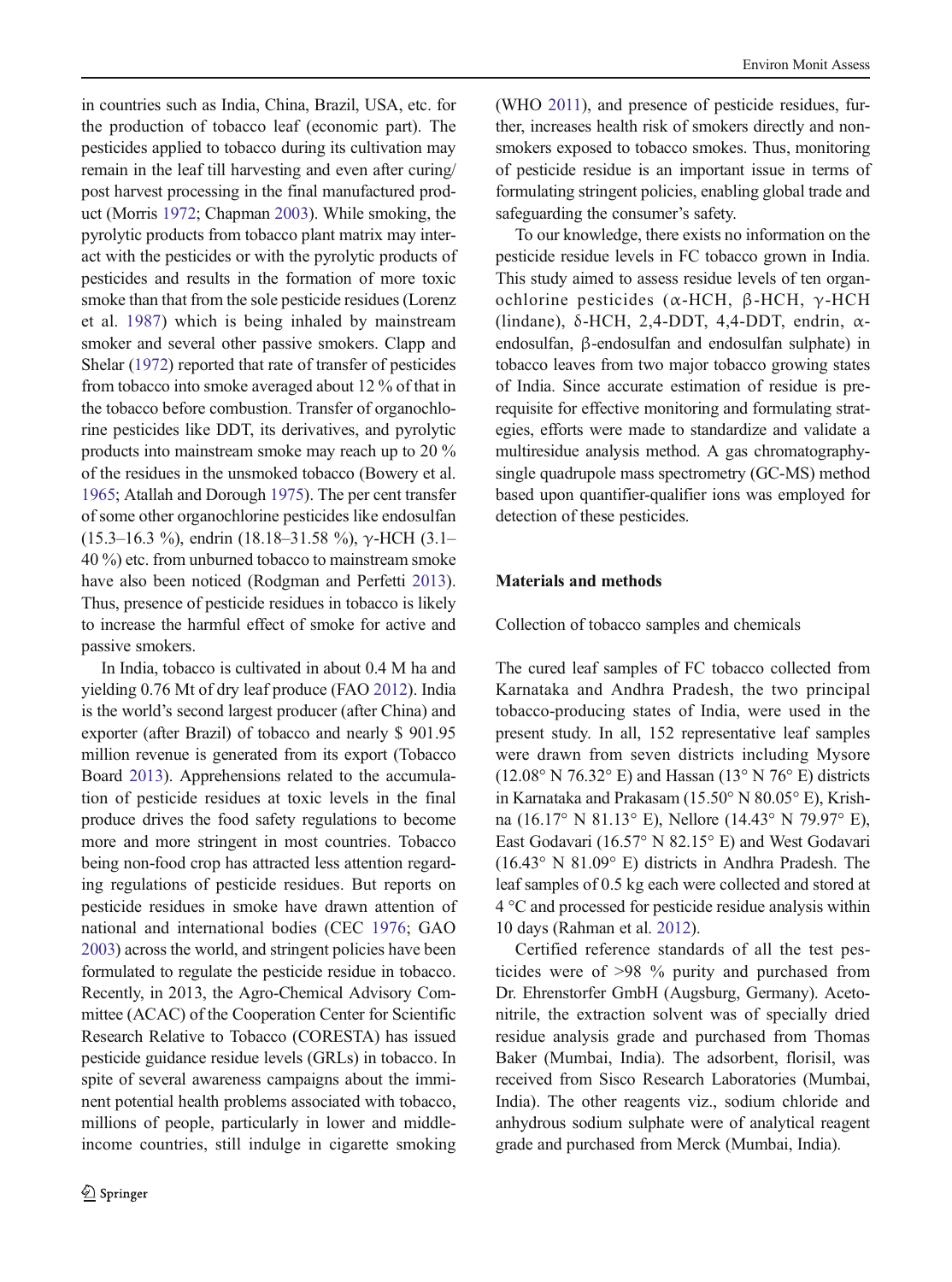<span id="page-2-0"></span>Selection of pesticides and preparation of standard solutions

A total of ten organochlorine pesticides (Table 1) was considered in this study, which are typically GCamenable and belonged to the list of chemicals issued by CORESTA [\(2013\)](#page-6-0) for tobacco. Most of these organochlorine pesticides are banned and are not recommended for agricultural uses in tobacco cultivation in the Indian subcontinent. The prolonged persistence of these organochlorine pesticides coupled with their low GRL values in tobacco was the main criteria for selecting these pesticides.

The stock solutions of the individual pesticide standards were prepared by accurately weighing  $10 \ (\pm 0.01)$ mg of each analyte in volumetric flasks (certified "A" class) and dissolving the same in 10 mL hexane. These were stored in dark vials in a refrigerator at −20 (±2) °C. An intermediate stock standard mixture of 10  $\mu$ g mL<sup>-1</sup> was prepared by mixing the appropriate quantities of individual stock solutions followed by requisite volume makeup with hexane and stored at −20 (±2) °C. Stability of the working solvent standards was checked against freshly prepared working standards  $(1 \mu g m L^{-1})$  from the intermediate stocks as per SANCO guidelines (SANCO/12495 [2011](#page-6-0)). A working standard mixture of  $1 \mu$ g mL<sup>-1</sup> was prepared by diluting the intermediate

stock solution, from which the calibration standards were prepared by serial dilution with hexane. A set of six calibration standards at 0.005, 0.01, 0.025, 0.050, 0.10 and 0.25  $\mu$ g mL<sup>-1</sup> was freshly prepared from the working standard mixture of 1  $\mu$ g mL<sup>-1</sup> concentration by appropriate dilutions. Matrix-matched standards at the same concentration levels were prepared by extracting control tobacco and spiking the extract with appropriate volumes of the working standard solutions.

### Processing of tobacco samples

The leaf samples were oven dried at 60 °C for 2 h. The dried leaves (after removing mid rib) were powdered, homogenized, sieved (through 1 mm) and used for extraction. Then 1 g powder was taken in a 150-mL Erlenmeyer conical flask, and 20 mL of acetonitrile/ water (1:1) mixture was added to the flask. Our laboratory observation showed that the resulting coloured solvent extract from the tobacco matrix extracted with acetonitrile/water (1:1) mixture became clear upon florisil clean-up as compared to extraction with pure acetonitrile. This indicated chances of matrix interference from tobacco samples were less for acetonitrile/ water (1:1) mixture. Further, use of acetonitrile/water (1:1) mixture ensured low use of solvent and reduced the cost of solvent. The samples were agitated for

| Pesticide name                              | $Rt$ (min)       | $SIM$ ions $(m/z)$ |                          |                      | LOO<br>$(mg kg^{-1})$ | Matrix effect $(\% )$<br>at 0.05 mg $kg^{-1}$ | Recovery (% RSD)<br>at 0.05 mg $kg^{-1}$ | <b>GRL</b>        |
|---------------------------------------------|------------------|--------------------|--------------------------|----------------------|-----------------------|-----------------------------------------------|------------------------------------------|-------------------|
|                                             |                  | <b>Ouantifier</b>  | Qualifier 1 <sup>a</sup> | Oualifier $2^a$      |                       |                                               |                                          | $(mg kg^{-1})$    |
| $\alpha$ -HCH<br>$\beta$ -HCH               | 5.821<br>6.255   | 181<br>181         | 183 (99)<br>183 (97)     | 217 (70)<br>217 (78) | 0.006<br>0.006        | 14.4<br>16.8                                  | 105 $(\pm 9)$<br>99 $(\pm 12)$           | $0.05^{\rm b}$    |
| $\delta$ -HCH                               | 6.765            | 181                | 217(52)                  | 183 (99)             | 0.012                 | 21.8                                          | $108 (\pm 10)$                           |                   |
| Lindane                                     | 6.373            | 181                | 183 (99)                 | 217 (59)             | 0.006                 | 14.4                                          | 102 $(\pm 14)$                           | 0.05              |
| Endrin                                      | 10.642           | 263                | 81 (86)                  | 243(65)              | 0.012                 | 38.9                                          | $85 (\pm 15)$                            | 0.05              |
| $\alpha$ -Endosulfan<br>$\beta$ -Endosulfan | 9.715<br>10.835  | 195<br>195         | 170 (91)<br>197 (87)     | 206(95)<br>170 (60)  | 0.012<br>0.012        | 15.8<br>18.4                                  | $82 (\pm 10)$<br>81 $(±9)$               | 1.00 <sup>c</sup> |
| Endosulfan sulphate                         | 11.851           | 272                | 274 (95)                 | 237(48)              | 0.012                 | 39.6                                          | 72 $(\pm 11)$                            |                   |
| $2,4$ -DDT<br>$4,4-DDT$                     | 11.085<br>11.915 | 235<br>235         | 237(65)<br>165(46)       | 165(51)<br>237 (66)  | 0.006<br>0.006        | 32.2<br>26.1                                  | $96 (\pm 8)$<br>$85 (\pm 8)$             | 0.20 <sup>d</sup> |

Table 1 Instrument parameters with Rt, SIM ions, LOQ, matrix effect, recovery and GRL of ten organochlorine pesticides

GRL guidance residue level

<sup>a</sup> Relative abundance of qualifier 1 and 2 was calculated relative to the quantifier m/z considering its intensity as 100 %

 $<sup>b</sup>$  Total HCH=( $α$ -HCH+ $β$ -HCH+ $δ$ -HCH)</sup>

 $\text{c}$  Total endosulfan=(α-endosulfasn+β-endosulfan+endosulfan sulphate)

<sup>d</sup> Total DDT=(sum of 2,4- and 4,4-DDT, 2,4- and 4,4-DDD (TDE), 2,4- and 4,4-DDE) as per the official residue definition of CORESTA [\(2013\)](#page-6-0)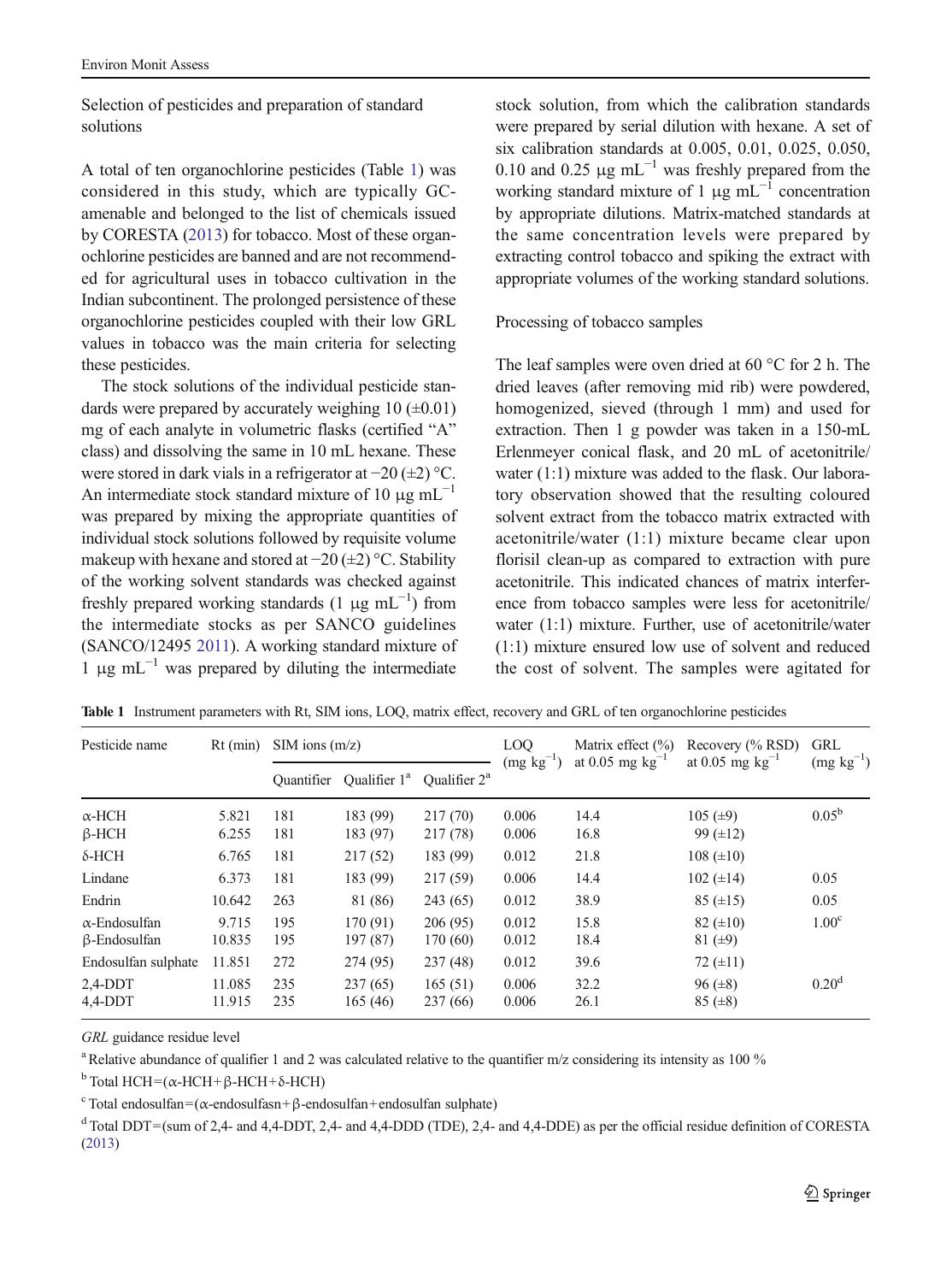45 min over an orbital shaker at 150 rpm and filtered. The filtrate was partitioned with 40 mL of hexane, and the coloured hexane fraction was collected for clean-up. A column was prepared by fabrication of a column bed which was made of 2 g florisil (60/100 mesh) (activated at 200 °C for 6 h, followed by deactivation with 2 % distilled water) sandwiched between two layers of anhydrous sodium sulphate (2 g each layer). Florisil worked as an adsorbent for removal of large organic molecules from tobacco matrix extract like pigments, lipids, long-chain organic acids and other matrix compounds. Anhydrous sodium sulphate played dual purposes. First, it acted as a protective layer for underneath adsorbent layer of florisil while loading the sample for column clean-up, and secondly, it removed the traces of water from the solvent extract before injecting to the instrument. Before clean-up, the column was eluted with pure hexane and then coloured hexane extract was passed through the column. Clear and colourless hexane fraction was collected from the column and evaporated to dryness under reduced pressure. The residuum was re-dissolved in a volume of 2.5 mL hexane and analyzed by a QP-2010 Plus GC-MS (single quadrupole, Shimadzu Corporation, Kyoto, Japan).

## Instrument condition

The GC system (GC 2010 Plus) was equipped with ZB-5 (5 % diphenyl, 95 % dimethylpolysiloxane, 30 m (l) $\times$ 0.25 mm (id), 0.1 μm film thickness) capillary column and autosampler. Ultra pure grade helium (INOX Limited, Hyderabad) was used as the carrier gas. The GC separation of pesticides was achieved by formulating an optimized oven temperature program that started from an initial temperature of 100  $^{\circ}$ C (hold for 0.5 min), ramped at the rate of  $(Q)$  30 °C min<sup>-1</sup> up to 180 °C (hold 1 min), @ 10 °C min<sup>-1</sup> up to 240 °C (hold for 2 min), @  $10^{\circ}$ C min<sup>-1</sup> up to 250 °C min (hold for 1 min), @ 10 °C min<sup>-1</sup> to 260 °C (hold 2 min) and finally @ 40 °C min<sup>-1</sup> up to 320 °C (hold for 10 min). This program resulted in a run-time of 18.67 min. A typical GC-MS batch consisted of five matrix-matched multiresidue calibration standards, samples, one matrix blank and one recovery sample for performance check after a set of every six samples. The detector voltage was set at 1 kV, and the data acquisition was carried out in the selected ion monitoring (SIM) mode with compound-specific m/z ions for selective identification of each pesticide (Table [1\)](#page-2-0). The injector temperature was

maintained at 250 °C in a splitless mode and 2 μl of the sample volume was injected. The carrier gas (helium) flow was maintained at 3 mL min<sup>-1</sup> at the linear velocity of 64.4 cm  $s^{-1}$ .

# Method performance

The calibration curves for all the compounds in pure solvent and matrix were obtained by plotting the peak area against the concentration of the corresponding calibration standards at six calibration levels ranging between  $0.005-0.25$  mg mL<sup>-1</sup>. The sensitivity of the method was evaluated in terms of limit of quantification (LOQ). The LOQ is the concentration at which the S/N is  $\geq 10$  $\geq 10$  $\geq 10$  in matrix extract (Table 1). Recovery of the studied pesticide mixture from tobacco matrix was studied at 0.05 mg  $kg^{-1}$  level of fortification with six replications (Table [1\)](#page-2-0). The matrix effect was evaluated by spiking untreated tobacco samples with the pesticide mixture at 0.05 mg kg−<sup>1</sup> level. The peak area response of individual pesticides in hexane was compared with that of the corresponding response in the matrixmatched standard at the same concentration level (Table [1\)](#page-2-0). A negative value of ME (%) indicates matrix-induced signal suppressions, whereas a positive value indicates enhancement in the signal.

# Results and discussion

Calibration curves with  $R^2 \ge 0.997$  for all the test compounds indicated good linearity of the method. The LOQ values for all pesticides ranged from 0.006- 0.012 mg kg<sup> $-1$ </sup> which were much below the GRL values of CORESTA (Table [1\)](#page-2-0). The present method showed 72–108 % recovery range with relative standard deviation (RSD) less than 15 % which met the internationally accepted recovery criteria (EURACHEM/CITAC Guide CG4 2000; CORESTA [2013\)](#page-6-0). The matrix-induced enhancements were observed for all studied pesticides and, therefore, matrix-matched standards were used for quantification (Table [1](#page-2-0)).

Recently, Rahman et al. ([2012](#page-6-0)) used a highperformance liquid chromatography (HPLC) system with a photodiode array detector for detection of some pesticides on the basis of retention time (Rt) using. But tobacco is a known complex matrix, and therefore, the detection of residues on the basis of any universal detector makes the trace level detection often challenging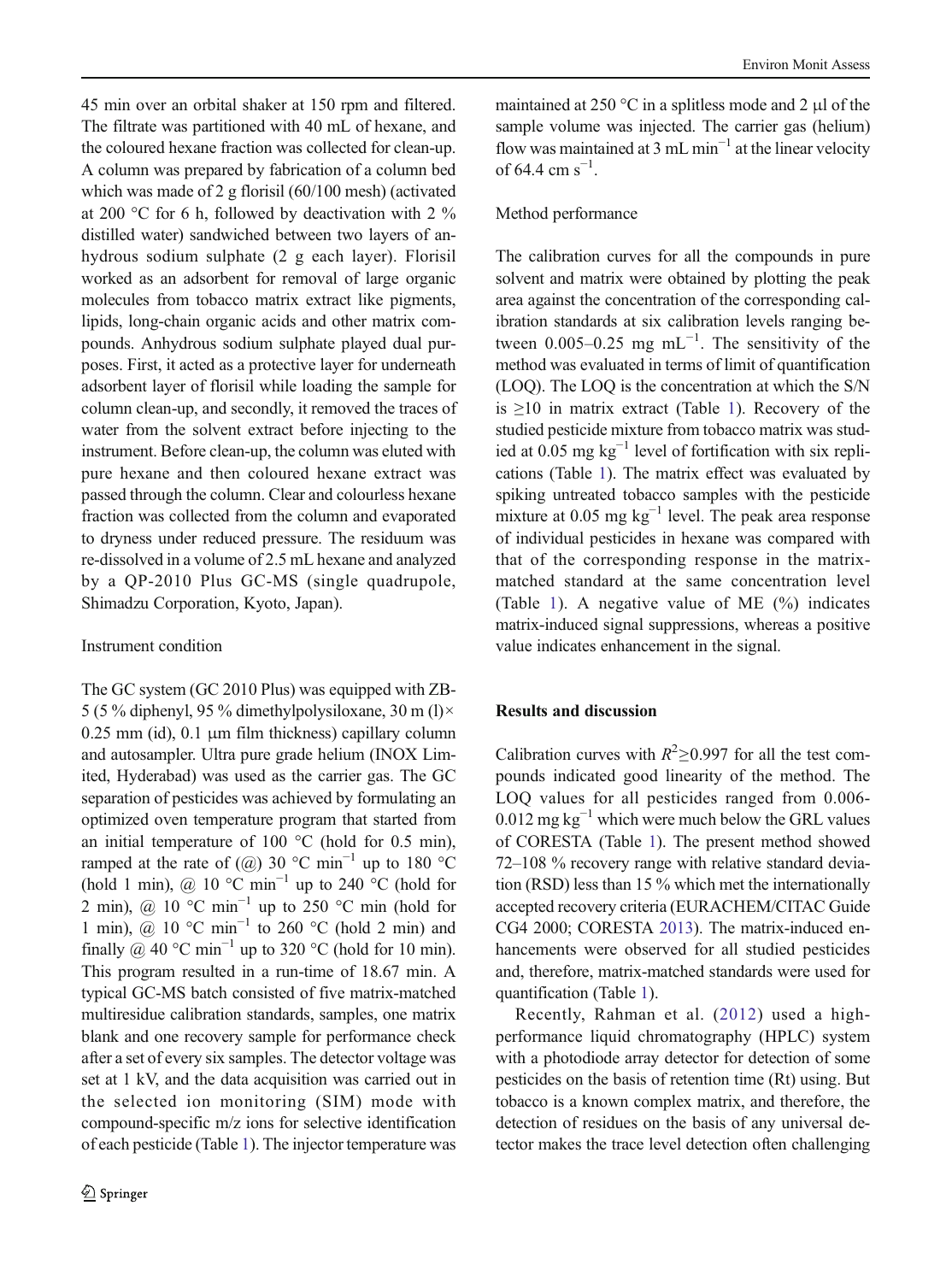(Chen et al. [2013\)](#page-6-0). Hence, true detection of pesticide residue is of great significance matter for matrices like tobacco.

The method employed in the present study enabled the separation and detection of the studied pesticides in a tobacco matrix fortified at 0.05 mg  $kg^{-1}$  level as evident from Fig. 1. This method, where detection of pesticide was based on GC-MS with confirmation on the basis of the quantifier-qualifier ions  $(m/z)$  ratio, minimized the chances of false detection of pesticide residues. Further, it effectively and efficiently detects the pesticide isomers with similar quantifier-qualifier ions. For example, the  $m/z=181$  ion is the quantifier ion and  $m/z=183$  and 217 are the qualifier ions for both alpha and delta isomer of HCH (Fig. 1, inset). Though all quantifier-qualifier ions are similar, but the ratios of quantifier to qualifier ions (m/z) are different and they are very specific for a particular isomer, and this feature increases the selectivity of the method. It is also evident from the relative abundance data shown in Table [1.](#page-2-0) The present method also enables easy detection of pesticide isomers with different quantifier-qualifier ions. For example, the m/z=195 ion is the quantifier ion for both alpha and beta isomers of endosulfan, while the qualifier ions are m/z=170 and 206 for  $\alpha$ -endosulfan and m/z=197 and 170 for β-endosulfan (Fig. 1, inset).

Table [2](#page-5-0) shows the status of studied organochlorine pesticide residues in Indian FC tobacco samples. The total DDT residue was detected in four samples

(detection range  $0.06-0.12$  mg kg<sup>-1</sup>) out of 70 samples from Mysore district of Karnataka and only in one sample (detection of 0.05 mg  $kg^{-1}$ ) from West Godavari district of Andhra Pradesh. These detection levels were 1.7–3.3 times lower than that of the GRL of total DDT (0.2 mg kg−<sup>1</sup> ). DDT is a phased out chemical for agricultural use in India, with a limited and legally restricted application for public health purposes. The reason for detection of DDT in those limited samples could be because of the transfer of persisting residues of DDT from environmental components (Mukherjee and Gopal [2002](#page-6-0); Bakore et al. [2004;](#page-6-0) Rahman et al. [2012](#page-6-0)). Traces of total endosulfan residues (ranging from 0.08– 0.16 mg kg−<sup>1</sup> ) were detected in two samples from Mysore district (out of 70 samples) of Karnataka and in two samples from Prakasam district (out of 28 samples), one sample from Nellore district (out of 6 samples) and one from West Godavari district (out of 32 samples) of Andhra Pradesh. These residues were 6.25–12.5 times lower than that of the GRL of total endosulfan  $(1.00 \text{ mg kg}^{-1})$ . Lindane was detected only in three samples (detection range  $0.02-0.03$  mg kg<sup>-1</sup>) from Prakasam district of Andhra Pradesh which were 1.67– 2.5 times below the CORESTA issued GRL  $(0.05 \text{ mg kg}^{-1})$ . The total HCH was detected only in one sample from East Godavari district of Andhra Pradesh. The important point to note that none of the samples from East Godavari were found to have lindane, but one sample had total HCH which is a

Fig. 1 Multiresidue chromatogram of pesticide mixture at  $0.05$  mg kg<sup>-1</sup> fortification level in tobacco matrix (1 α-HCH, 2 β-HCH, 3 lindane, 4 δ-HCH, 5  $\alpha$ endosulfan, 6 endrin, 7 βendosulfan, 8 endosulfan sulphate, 9 2,4-DDT, 10 4,4- DDT); Inset: ion fragmentation of 1 α-HCH, 4 δ-HCH, 5 α-Endosulfan and 7 β-endosulfan

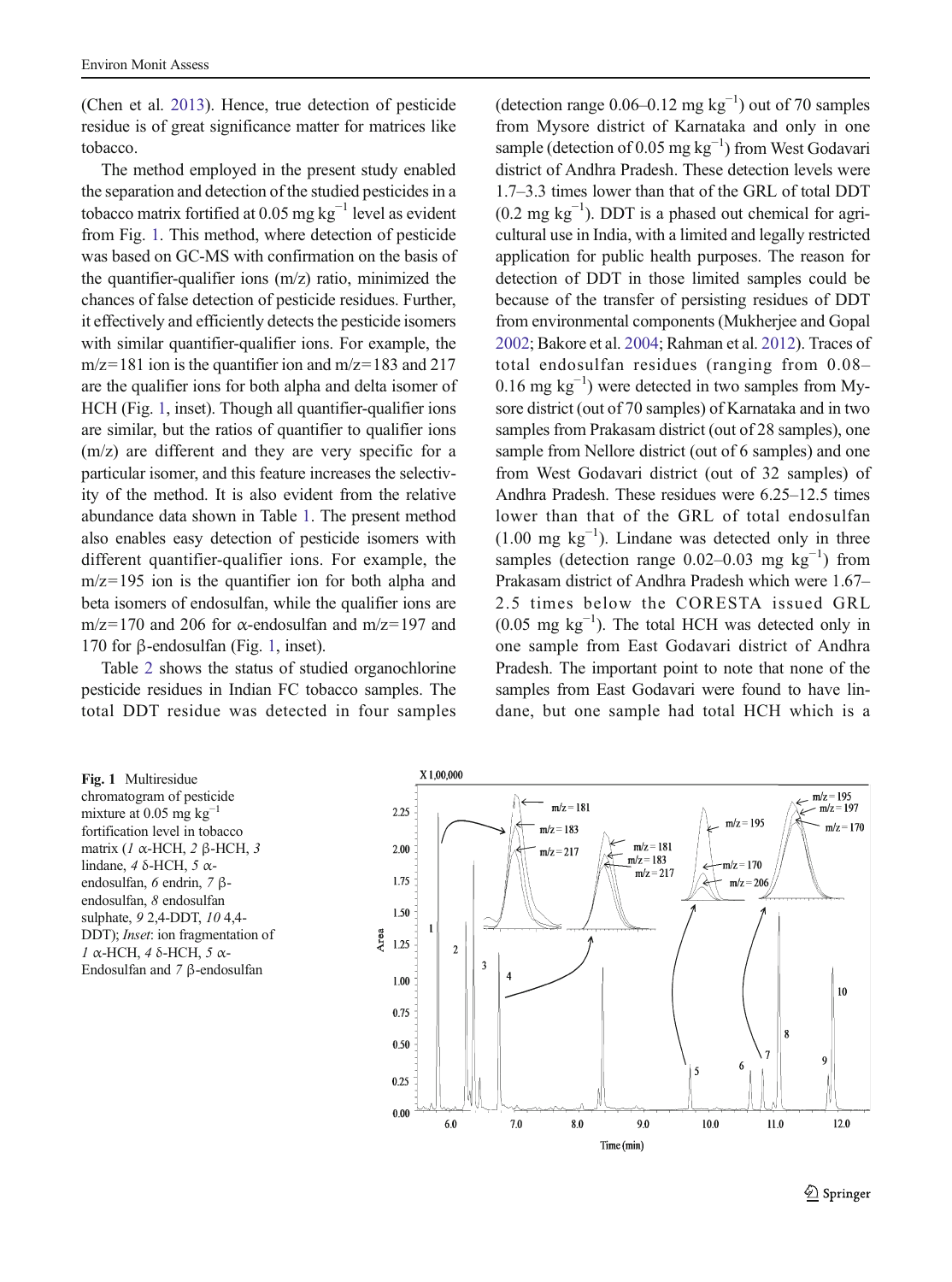| <b>State</b>                                      | District                                                   | No. of<br>samples<br>analyzed | No. of<br>samples<br>with positive<br>detection | Pesticide detected<br>(frequency of<br>detection) | Concentration<br>range (mg $kg^{-1}$ ) | Remarks as per<br>GRL values of<br><b>CORESTA</b> |
|---------------------------------------------------|------------------------------------------------------------|-------------------------------|-------------------------------------------------|---------------------------------------------------|----------------------------------------|---------------------------------------------------|
| Karnataka (12.97°<br>$N 77.56$ ° E)               | Mysore $(12.08^{\circ}$<br>$N$ 76.32 $^{\circ}$ E)         | 70                            | 5                                               | Total endosulfan (2)<br>Total DDT (4)             | $0.12 - 0.13$<br>$0.06 - 0.12$         | Residues below GRL<br>Residues below GRL          |
|                                                   | Hassan $(13^{\circ} N 76^{\circ} E)$                       | 9                             | $\mathbf{0}$                                    | No detection                                      |                                        |                                                   |
| Andhra Pradesh (17.36°<br>$N$ 78.47 $^{\circ}$ E) | Prakasam $(15.50^{\circ}$<br>$N$ 80.05 $^{\circ}$ E)       | 28                            | 3                                               | Lindane $(3)$<br>Total Endosulfan (2)             | $0.02 - 0.03$<br>$0.06 - 0.13$         | Residues below GRL<br>Residues below GRL          |
|                                                   | Krishna $(16.17^{\circ}$<br>$N 81.13^{\circ} E$            | 3                             | $\mathbf{0}$                                    | No detection                                      |                                        |                                                   |
|                                                   | Nellore $(14.43^{\circ}$<br>$N$ 79.97 $\degree$ E)         | 6                             |                                                 | Total endosulfan (1)                              | 0.16                                   | Residues below GRL                                |
|                                                   | East Godavari (16.57°<br>$N$ 82.15 $^{\circ}$ E)           | $\overline{4}$                |                                                 | Total HCH (1)                                     | 0.01                                   | Residues below GRL                                |
|                                                   | West Godavari $(16.43^{\circ})$<br>$N$ 81.09 $^{\circ}$ E) | 32                            | 2                                               | Total endosulfan (1)<br>Total DDT (1)             | 0.08<br>0.05                           | Residues below GRL<br>Residues below GRL          |

<span id="page-5-0"></span>Table 2 Status of organochlorine pesticide residues in the collected FC tobacco samples

GRL guidance residue level

combination of HCH isomers (α-HCH, β-HCH and δ-HCH). This indicated that though there was no application of lindane ( $γ$ -HCH), but the encountered residues of total HCH might be a resulting from the transfer of persisting HCH residues from environmental components to the plant (Kumari et al. [2004](#page-6-0); Prakash et al. [2004;](#page-6-0) Mahdavian and Somashekar [2013](#page-6-0)). The tobacco samples collected from the Hassan district of Karnataka and Krishna district of Andhra Pradesh were also devoid of all ten organochlorine pesticide residues under study. Table 3 shows comparative status of organochlorine pesticide residues in tobacco leaf/products reported earlier. As compared to these reports, present study found trace levels of some pesticide residues in few collected tobacco samples. The residue levels in these positively detected samples were much below their GRLs issued by the CORESTA ([2013](#page-6-0)).

Table 3 Comparative status of organochlorine pesticide residue levels in tobacco leaf/product

| Pesticide  | Tobacco leaf/product | Country    | Residue level (mg $kg^{-1}$ ) | Remarks (no. of times<br>more than the HCD in<br>present study) | Reference          |
|------------|----------------------|------------|-------------------------------|-----------------------------------------------------------------|--------------------|
| <b>DDT</b> | Cigarette            | Australia  | $18.8 - 53.2$                 | 157-433                                                         | <b>Morris</b> 1972 |
|            | Cigarette            | Finland    | $3.6 - 7.5$                   | $30 - 62.5$                                                     | Lowman 1972        |
|            | Tobacco leaf         | Bangladesh | 4.0                           | 33.3                                                            | Rahman et al. 2012 |
|            | Tobacco leaf         | Australia  | $0.2 - 1.3$                   | $1.67 - 10.8$                                                   | Speck 1988         |
|            | FC tobacco leaf      | India      | $0.05 - 0.12$                 |                                                                 | Present study      |
| <b>HCH</b> | Tobacco leaf         | Australia  | $1.29 - 9.7$                  | $43 - 323$                                                      | <b>Moser 1984</b>  |
|            | FC tobacco leaf      | India      | $0.02 - 0.03$                 |                                                                 | Present study      |
| Endosulfan | Tobacco leaf         | Australia  | $0.4 - 1.8$                   | $2.5 - 11.2$                                                    | Speck 1988         |
|            | FC tobacco leaf      | India      | $0.06 - 0.16$                 |                                                                 | Present study      |
| Endrin     | Tobacco leaf         | Australia  | 0.3                           |                                                                 | Speck 1988         |
|            | FC tobacco leaf      | India      | <b>BLQ</b>                    |                                                                 | Present study      |

HCD highest concentration detected, FC flue-cured, BLQ below limit of quantification